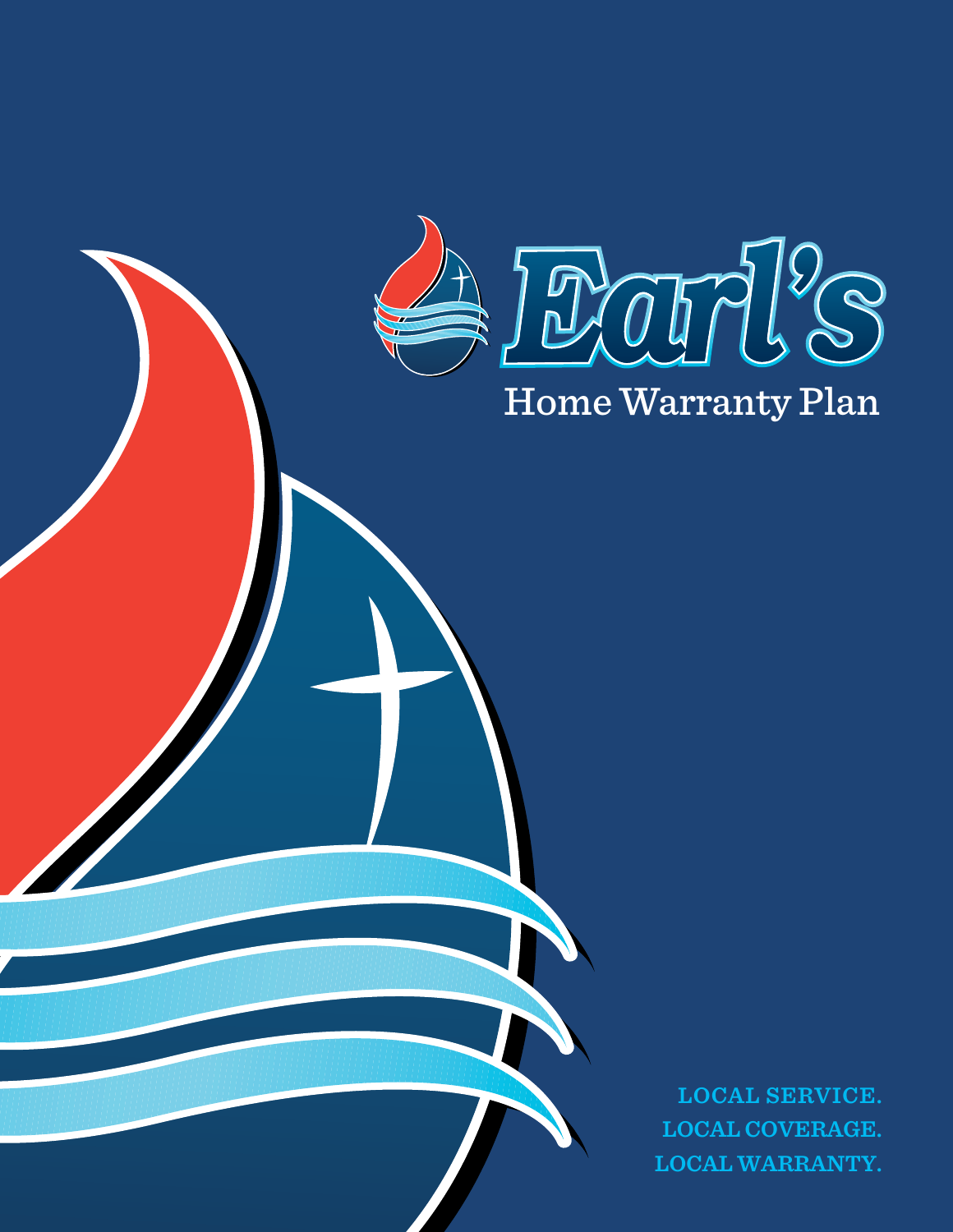

# **Earl's offers two plans to choose from: Basic Plan \$599** *OR* **Premium Plan \$799**

The Basic Plan can be purchased for any home up to 3,000 square feet. You must purchase the Premium Plan for homes over 3,000 square feet.

The Premium Plan can be purchased for any home (including homes under 3,000 square feet) up to 6,000 square feet.

*Premium Plan covers more items with higher limits of coverage.*

## **Who is Earl and why should I consider using Earl's?**

The Earl's story started almost 40 years ago with Earl's father, David Haralson. Earl learned the plumbing and HVAC trade under his father at David's Plumbing. Earl worked with his dad throughout high school and college. After graduating from Texas Tech University, Earl decided to start his own business. Earl got his Master's plumbing license in 2005 and started Earl's Plumbing, Heating, & Air. His dream was to follow in his dad's footsteps and build a business based on the principles of quality, integrity, generosity, and respect.

After a few successful years as a one man company, Earl decided that he wanted to add employees and grow the business. He did not want to work all day in the field and all night in the office. In 2007, Earl decided to add a business partner, Chuck Hall, to help run the office side of the business.

Together Chuck and Earl started adding employees, trucks, and new services to satisfy growing customer demand.

From its humble beginnings in a home office with two employees to a multiple department company with over 60 employees, Earl's has become a successful and respected business in Lubbock. Earl and Chuck's vision to run a company based on the principles of quality, integrity, generosity, and respect have led to overwhelming customer satisfaction.

This customer satisfaction has helped us grow the business to offer even more services. Earl's now offers appliance repair, water conditioning, electrical, and home warranties in addition to plumbing, heating, and air conditioning.

# **What is Earl's Home Warranty Plan?**

Earl's Home Warranty Plan is a home service plan that helps cover your home's major systems and appliances. Coverage is provided for the systems and appliances in your home which might initially have been covered by a manufacturer's or builder's warranty, but are no longer covered.

While homeowners insurance covers many systems and appliances in the event of a disaster (tornado, fire, etc.), the Earl's Home Warranty Plan will help cover repairs or replacements of many home system components and appliances in the event of malfunctions or breakdowns due to normal wear and tear.

Earl's Home Warranty Plan has two package options, so you can choose what is BEST FOR YOU! At Earl's, we believe that part of QUALITY and INTEGRITY is giving you options PLAINLY and CLEARLY. We let you choose the option that works best for you and your family.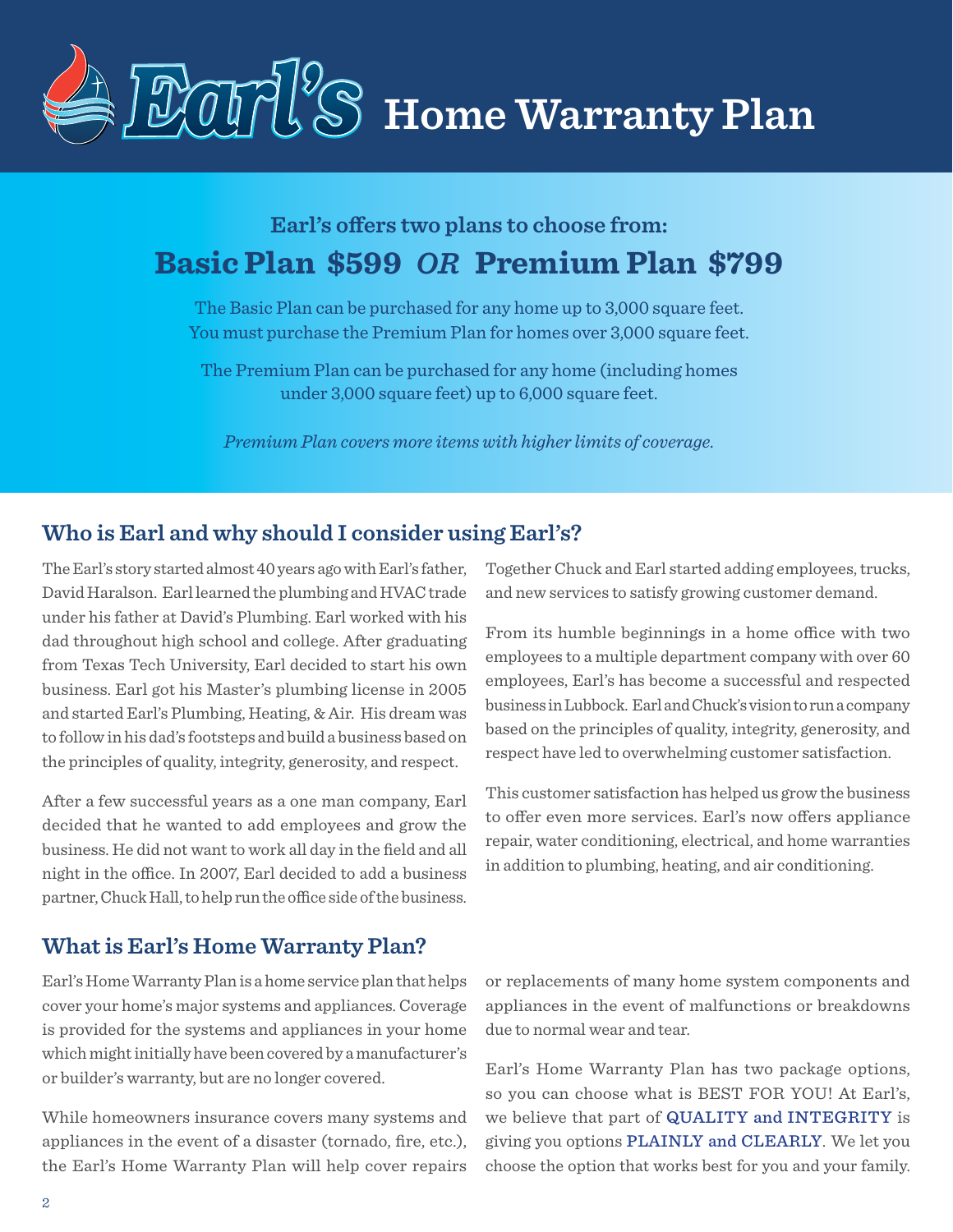# **How do I know if Earl's Home warranty plan is right for my family?**

Great question – and one of the most important questions you could ask.

*Here are situations when we think it is a good fit:*

- 1. You have appliances and/or home systems that are no longer covered under manufacturer's warranty.
- 2. You do not know plumbers, heating & air technicians, electricians, appliance repairmen, etc.
- 3. You would enjoy cash flow protection on the unexpected expenses of home ownership.
- 4. You don't have time to screen and/or follow up with contractors and other professionals.
- 5. You would enjoy the ease of knowing one call with a nominal fee and most issues are fixed.
- 6. You are selling your house, and would like the sell to be more attractive to a potential buyer (put the buyer at ease, knowing they have coverage for a year).
- 7. You are selling your house, and would like to reduce your "after sale worries" (upon system/appliance failure, Earl's Home Warranty gets a phone call, instead of the seller or the agent).
- 8. You do not have time (or patience) for "do it yourself" repairs.
- 9. You are buying a home for the first time (excludes brand new homes, they are covered under builders warranty and/or manufacturer's warranty for the first year).
- 10. Your house is 5+ years old.
- 11. Your home is in Lubbock County.

# **IMPORTANT**

Earl's Home Warranty plans have limits. Many repairs and replacements will cost more than these limits. Our plan is designed to help offset the cost of unexpected repairs, not cover all the cost associated with these repairs.

 Our plan does not cover known or unknown pre-existing conditions. All covered items must be in proper working order prior to coverage starting.

Our plan has a \$79 fee per covered item during normal business hours OR \$118 fee per covered item after normal business hours, holidays, or weekends.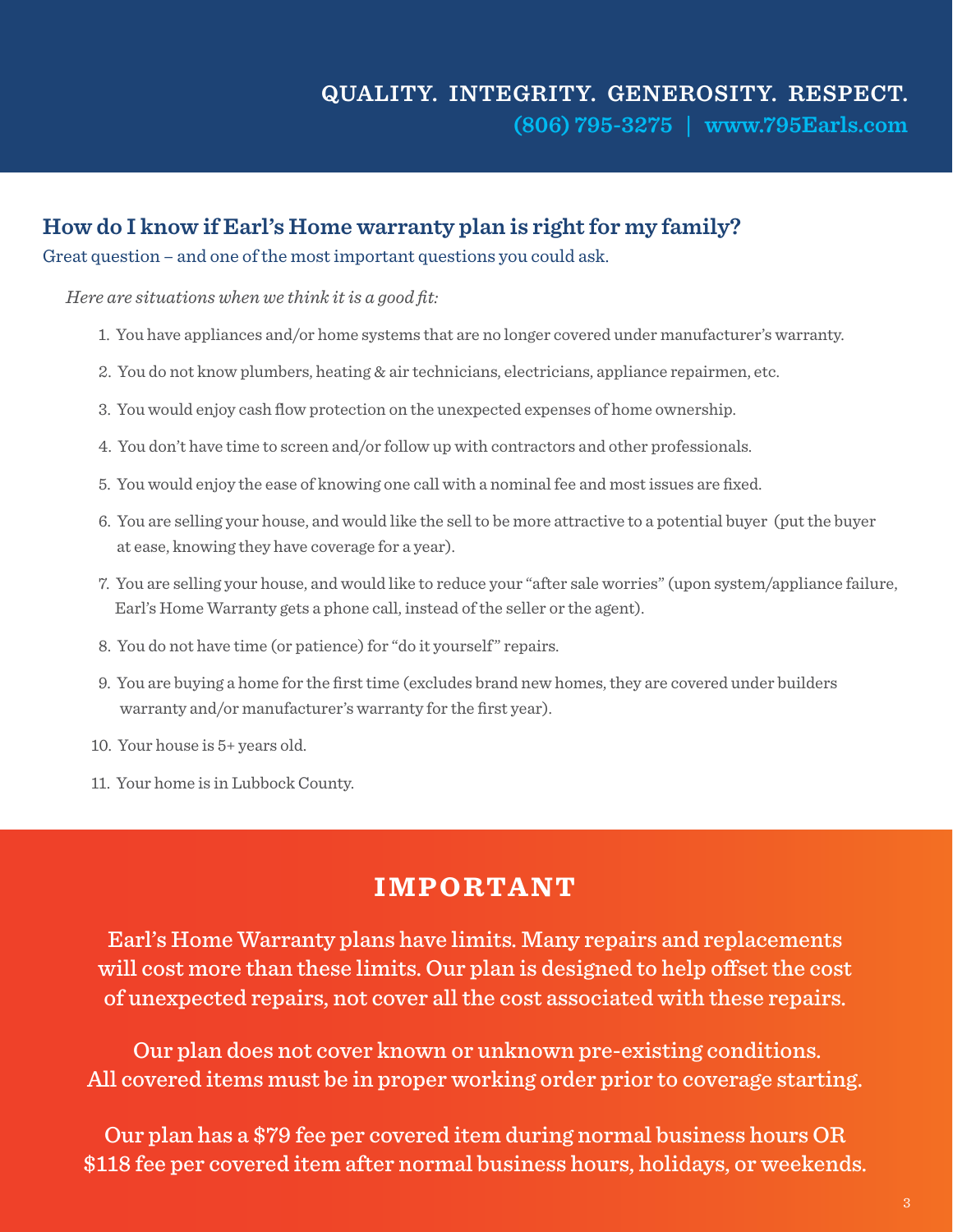# **Earl's Home Warranty Coverage Chart**

This is a quick reference chart to find covered and non-covered items. This is not all inclusive of both COVERED and NOT COVERED items.

*Please see the coverage section of the contract for full details.*

| HVAC - AC, HEATING AND DUCTWORK                                                                                                       | Basic Plan \$599  | Premium Plan \$799 |  |
|---------------------------------------------------------------------------------------------------------------------------------------|-------------------|--------------------|--|
| Service Charge \$79 Per Covered Item during normal business hours OR \$118 Per Covered Item after normal hours, holidays, or weekends |                   |                    |  |
| <b>AC/HEATING SYSTEM</b>                                                                                                              |                   |                    |  |
| Furnace                                                                                                                               | <b>YES</b>        | <b>YES</b>         |  |
| Outdoor Condenser                                                                                                                     | <b>YES</b>        | <b>YES</b>         |  |
| Outdoor Heat Pump                                                                                                                     | <b>YES</b>        | <b>YES</b>         |  |
| Indoor Evaporative Coil                                                                                                               | <b>YES</b>        | <b>YES</b>         |  |
| Indoor Air Handler                                                                                                                    | <b>YES</b>        | <b>YES</b>         |  |
| Metering Device                                                                                                                       | <b>YES</b>        | <b>YES</b>         |  |
| Thermostat                                                                                                                            | <b>YES</b>        | <b>YES</b>         |  |
| Refrigerant Lines                                                                                                                     | <b>YES</b>        | <b>YES</b>         |  |
| Refrigerant                                                                                                                           | YES (up to 4 lbs) | YES (up to 7 lbs)  |  |
| Zone System                                                                                                                           | NO                | <b>YES</b>         |  |
| Condensate Lines                                                                                                                      | NO                | <b>YES</b>         |  |
| Auxiliary Drain Pans                                                                                                                  | NO.               | <b>YES</b>         |  |
| Registers & Grills                                                                                                                    | NO                | <b>YES</b>         |  |
| Improper/Inadequate-Sized Unit                                                                                                        | NO                | NO                 |  |
| Missing Parts or Components                                                                                                           | NO                | NO.                |  |
| Mismatched Units                                                                                                                      | NO.               | NO.                |  |
| Wall Evaporative Coolers                                                                                                              | <b>YES</b>        | <b>YES</b>         |  |
| Wall Heaters                                                                                                                          | <b>YES</b>        | <b>YES</b>         |  |
| Mini Split Units                                                                                                                      | NO                | $_{\rm NO}$        |  |
| Window Units                                                                                                                          | NO                | NO.                |  |
| Floor Furnace                                                                                                                         | NO                | NO.                |  |
| Indoor Coil Cleaning<br>(Due to lack of maintenance)                                                                                  | \$350 per unit    | \$250 per unit     |  |
| <b>DUCTWORK</b> (Attic only)                                                                                                          |                   |                    |  |
| Damaged or Broken                                                                                                                     | YES               | <b>YES</b>         |  |
| <b>Balancing Dampers</b>                                                                                                              | <b>YES</b>        | <b>YES</b>         |  |
| <b>Insulation Around Ductwork</b>                                                                                                     | $_{\rm NO}$       | YES                |  |
| Underground/Under House Duct                                                                                                          | $_{\rm NO}$       | NO                 |  |
| Dirty or Restricted Vents                                                                                                             | NO                | NO                 |  |
| Hot or Cold Spots                                                                                                                     | NO                | NO                 |  |
| Improper Design                                                                                                                       | NO                | NO                 |  |
| <b>Inadequate Sized Ducts</b>                                                                                                         | NO                | NO                 |  |
| <b>HVAC and Ductwork Limits Per Item</b>                                                                                              | \$2,000           | \$2,500            |  |
| <b>HVAC and Ductwork Aggregate</b><br><b>Limit Per Contract Term</b>                                                                  | \$4,000           | \$5,000            |  |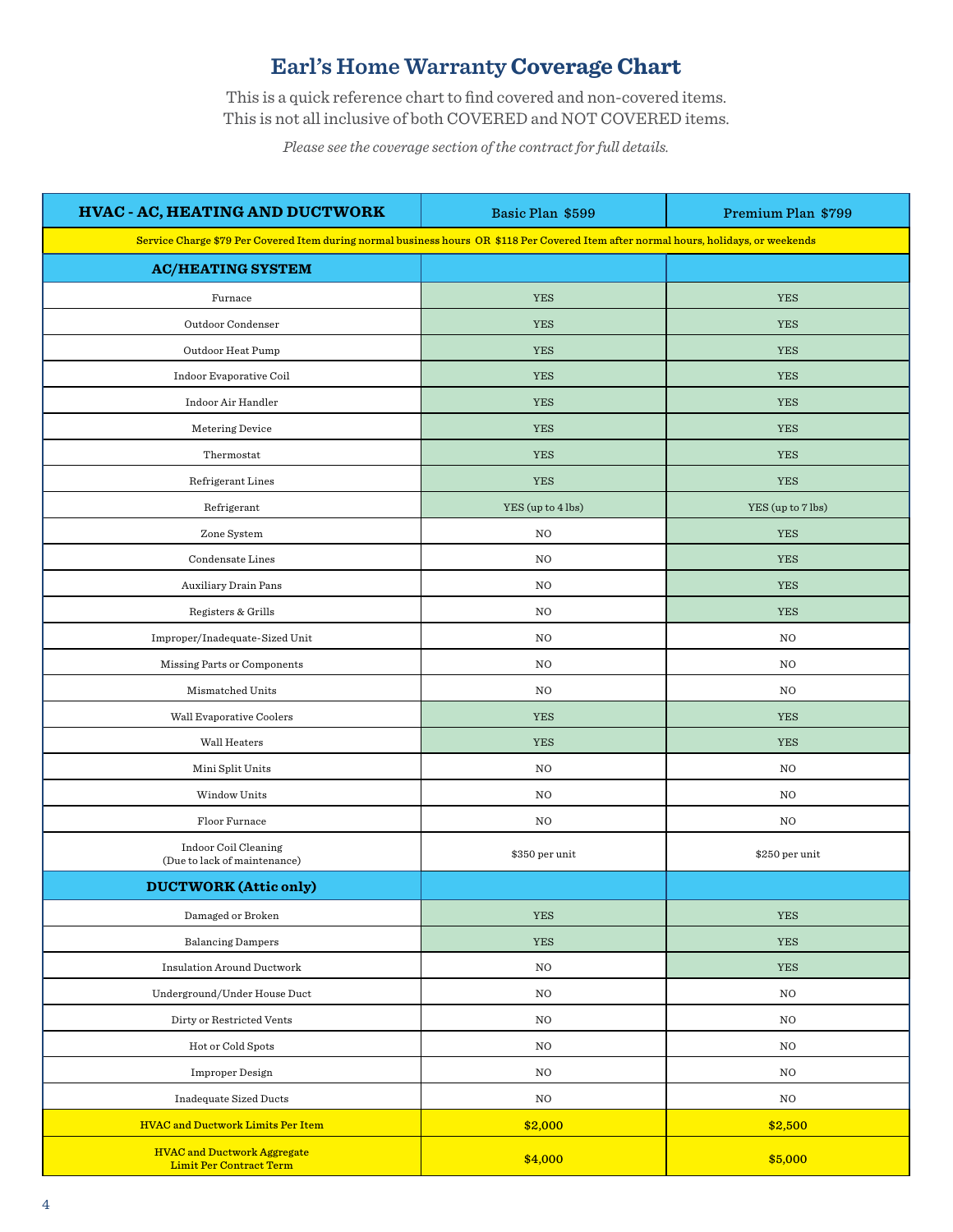| <b>APPLIANCES</b>                                                                                                                     | Basic Plan \$599                     | Premium Plan \$799                   |
|---------------------------------------------------------------------------------------------------------------------------------------|--------------------------------------|--------------------------------------|
| Service Charge \$79 Per Covered Item during normal business hours OR \$118 Per Covered Item after normal hours, holidays, or weekends |                                      |                                      |
| Garbage Disposal                                                                                                                      | <b>YES</b>                           | <b>YES</b>                           |
| Range Hood Exhaust Fan                                                                                                                | <b>YES</b>                           | <b>YES</b>                           |
| Cook-top                                                                                                                              | <b>YES</b>                           | <b>YES</b>                           |
| Oven                                                                                                                                  | <b>YES</b>                           | <b>YES</b>                           |
| Range                                                                                                                                 | <b>YES</b>                           | <b>YES</b>                           |
| Microwave (built in)                                                                                                                  | <b>YES</b>                           | <b>YES</b>                           |
| Dishwasher (built in)                                                                                                                 | <b>YES</b>                           | <b>YES</b>                           |
| Trash Compactors                                                                                                                      | N <sub>O</sub>                       | N <sub>O</sub>                       |
| Wine Coolers                                                                                                                          | <b>NO</b>                            | N <sub>O</sub>                       |
| Kitchen Refrigerator (Including Refrigerant)                                                                                          | NO *Add on \$99 per refrigerator     | NO *Add on \$99 per refrigerator     |
| Clothes Washer and Clothes Dryer                                                                                                      | NO *Add on \$99 per washer and dryer | NO *Add on \$99 per washer and dryer |
| Combo Ktchen Fridge and Washer/Dryer                                                                                                  | NO *Add on \$149 per combo           | NO *Add on \$149 per combo           |
| <b>Ice Makers</b>                                                                                                                     | NO *Add on \$99 per item             | NO *Add on \$99 per item             |
| Garage Refrigerator/2nd Refrigerator                                                                                                  | NO *Add on \$99 per item             | NO *Add on \$99 per item             |
| <b>Appliance Limits Per Covered Item</b>                                                                                              | \$1,000                              | \$1,500                              |
| Appliance Aggregate Per Contract Term                                                                                                 | \$2,000                              | \$3,000                              |

| ELECTRICAL AND GARAGE DOOR                                                                                                            | Basic Plan \$599 | Premium Plan \$799 |  |
|---------------------------------------------------------------------------------------------------------------------------------------|------------------|--------------------|--|
| Service Charge \$79 Per Covered Item during normal business hours OR \$118 Per Covered Item after normal hours, holidays, or weekends |                  |                    |  |
| <b>ELECTRICAL</b>                                                                                                                     |                  |                    |  |
| Interior Wiring                                                                                                                       | <b>YES</b>       | <b>YES</b>         |  |
| <b>Standard Switches</b>                                                                                                              | <b>YES</b>       | <b>YES</b>         |  |
| Outlets                                                                                                                               | <b>YES</b>       | <b>YES</b>         |  |
| Smoke Detectors                                                                                                                       | <b>YES</b>       | <b>YES</b>         |  |
| Attic Fans                                                                                                                            | <b>YES</b>       | <b>YES</b>         |  |
| Single-blown Circuit Breakers                                                                                                         | <b>YES</b>       | <b>YES</b>         |  |
| Bathroom Exhaust Fans/Heaters                                                                                                         | NO.              | <b>YES</b>         |  |
| Ceiling Fans                                                                                                                          | NO.              | <b>YES</b>         |  |
| Light Fixtures                                                                                                                        | N <sub>O</sub>   | NO                 |  |
| Light Bulbs                                                                                                                           | N <sub>O</sub>   | N <sub>O</sub>     |  |
| All Exterior Wiring/Lights/Switches/Fans                                                                                              | N <sub>O</sub>   | N <sub>O</sub>     |  |
| Damage By Power Surge                                                                                                                 | NO               | NO.                |  |
| Audio/Video/Computer Wiring or Components                                                                                             | NO               | N <sub>O</sub>     |  |
| Circuit Overload/Power Failure                                                                                                        | NO.              | NO.                |  |
| <b>GARAGE DOOR OPENER SYSTEM</b>                                                                                                      |                  |                    |  |
| Switches/Sensors/Springs                                                                                                              | <b>YES</b>       | <b>YES</b>         |  |
| Garage Door Wiring                                                                                                                    | <b>YES</b>       | <b>YES</b>         |  |
| Motor/Opener                                                                                                                          | NO.              | <b>YES</b>         |  |
| Remote Transmitters                                                                                                                   | NO               | <b>YES</b>         |  |
| Garage Door/Door Panels                                                                                                               | NO.              | N <sub>O</sub>     |  |
| Garage Door Track Assembly                                                                                                            | NO.              | N <sub>O</sub>     |  |
| <b>Electrical and Garage Door Limits</b>                                                                                              | \$1,000          | \$1,500            |  |
| Aggregate Electrical and Garage Door Limit Per Contract Term                                                                          | \$2,000          | \$3,000            |  |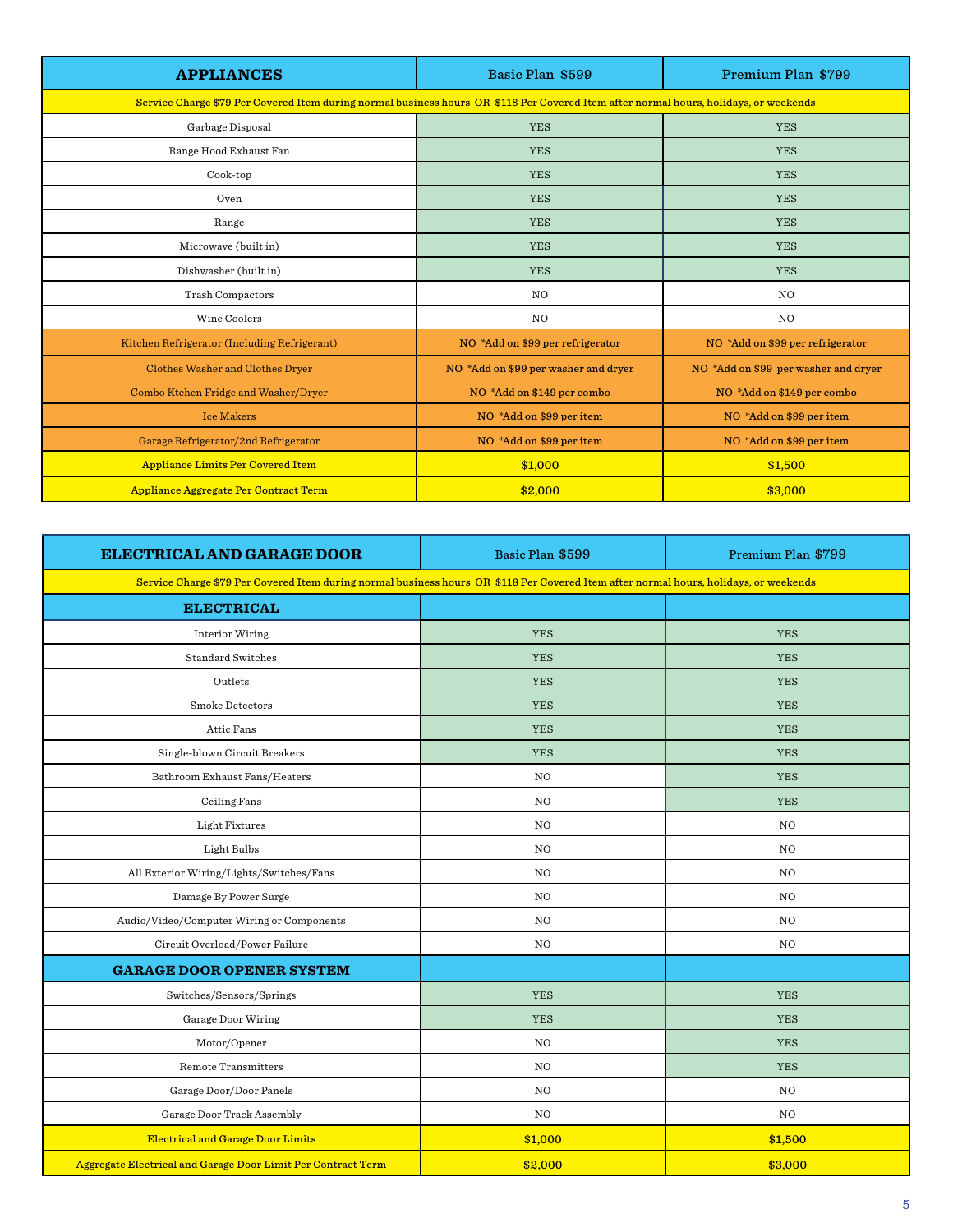| <b>PLUMBING SYSTEMS</b>                                                                                                               | Basic Plan \$599  | Premium Plan \$799 |
|---------------------------------------------------------------------------------------------------------------------------------------|-------------------|--------------------|
| Service Charge \$79 Per Covered Item during normal business hours OR \$118 Per Covered Item after normal hours, holidays, or weekends |                   |                    |
| Leaks and Breaks of Water Lines                                                                                                       | YES               | <b>YES</b>         |
| Leaks and Breaks of Drain Lines                                                                                                       | YES               | YES                |
| Leaks and Breaks of Drain Vents                                                                                                       | YES               | YES                |
| Shut Off Valves                                                                                                                       | YES               | YES                |
| Shower Valves                                                                                                                         | YES               | YES                |
| Toilet Repair                                                                                                                         | <b>YES</b>        | <b>YES</b>         |
| Toilet Replacement                                                                                                                    | NO                | YES                |
| Reverses Osmosis System (Owned)                                                                                                       | $_{\rm NO}$       | YES                |
| Water Softener (Owned)                                                                                                                | $_{\rm NO}$       | YES                |
| Faucet Repair and Faucet Replacement                                                                                                  | NO                | NO                 |
| <b>Plumbing Stoppages</b>                                                                                                             | <b>YES</b>        | YES                |
| Stoppages Due to Roots or Freeze                                                                                                      | YES (Limit \$500) | YES (Limit \$750)  |
| Installing Clean-Outs to Access Stoppages                                                                                             | NO                | NO                 |
| Hose Bibbs                                                                                                                            | NO                | NO                 |
| Low Pressure/Flow Restrictions on Water Lines                                                                                         | $_{\rm NO}$       | NO                 |
| <b>SLAB LEAKS</b>                                                                                                                     |                   |                    |
| Leak Detection                                                                                                                        | YES               | YES                |
| Water Lines                                                                                                                           | YES               | YES                |
| Sewer Lines                                                                                                                           | <b>YES</b>        | <b>YES</b>         |
| Exterior Water and Sewer Lines                                                                                                        | YES (Limit \$500) | YES (Limit \$750)  |
| Limit on Slab Leak Detection and Repair                                                                                               | \$1,000           | \$1,500            |
| <b>WATER HEATERS</b>                                                                                                                  |                   |                    |
| Tank Type (Up to 50 gallons)                                                                                                          | YES               | <b>YES</b>         |
| Tank Type (Up to 75 gallons)                                                                                                          | NO                | <b>YES</b>         |
| Circulating Pumps                                                                                                                     | YES               | YES                |
| Permits and Code Upgrades                                                                                                             | YES               | YES                |
| Sediment in Tank                                                                                                                      | $_{\rm NO}$       | NO                 |
| Slow or Inadequate Hot Water                                                                                                          | NO                | NO                 |
| Tank-less Water Heaters                                                                                                               | <b>YES</b>        | YES*               |
| <b>GAS LINES</b>                                                                                                                      |                   |                    |
| Leaks Interior                                                                                                                        | YES               | YES                |
| Leaks Exterior                                                                                                                        | YES               | YES                |
| Permits and Code Upgrades                                                                                                             | YES               | YES                |
| Limits on Gas Lines, Leaks or Repairs                                                                                                 | \$500             | \$750              |
| <b>BUILT-IN JETTED BATHTUB</b>                                                                                                        |                   |                    |
| Jetted Tub Motor                                                                                                                      | YES               | YES                |
| Air Switches                                                                                                                          | NO                | YES                |
| Jets or Jet Tubing                                                                                                                    | NO                | NO                 |
| Septic System Pumping                                                                                                                 | YES               | YES                |
| Sewer Ejector Pumps/Sump Pumps                                                                                                        | NO                | YES                |
| <b>Plumbing Limits Per Covered Item</b>                                                                                               | \$1,000           | \$1,500            |
| <b>Aggregate Plumbing Per Contract Term</b>                                                                                           | \$2,000           | \$3,000            |
| <b>NOT COVERED ITEMS</b>                                                                                                              |                   |                    |
| Bathtubs and Sinks                                                                                                                    | NO                | NO                 |
| Showers, Shower Pans, and Shower Enclosures                                                                                           | $_{\rm NO}$       | NO                 |
| Pools, Hot Tubs, and Spas                                                                                                             | NO                | NO                 |
| Lawn and Fire Sprinkler Systems                                                                                                       | NO                | NO                 |
| Water Well to Primary Home                                                                                                            | NO *Add on \$99   | YES                |
|                                                                                                                                       |                   |                    |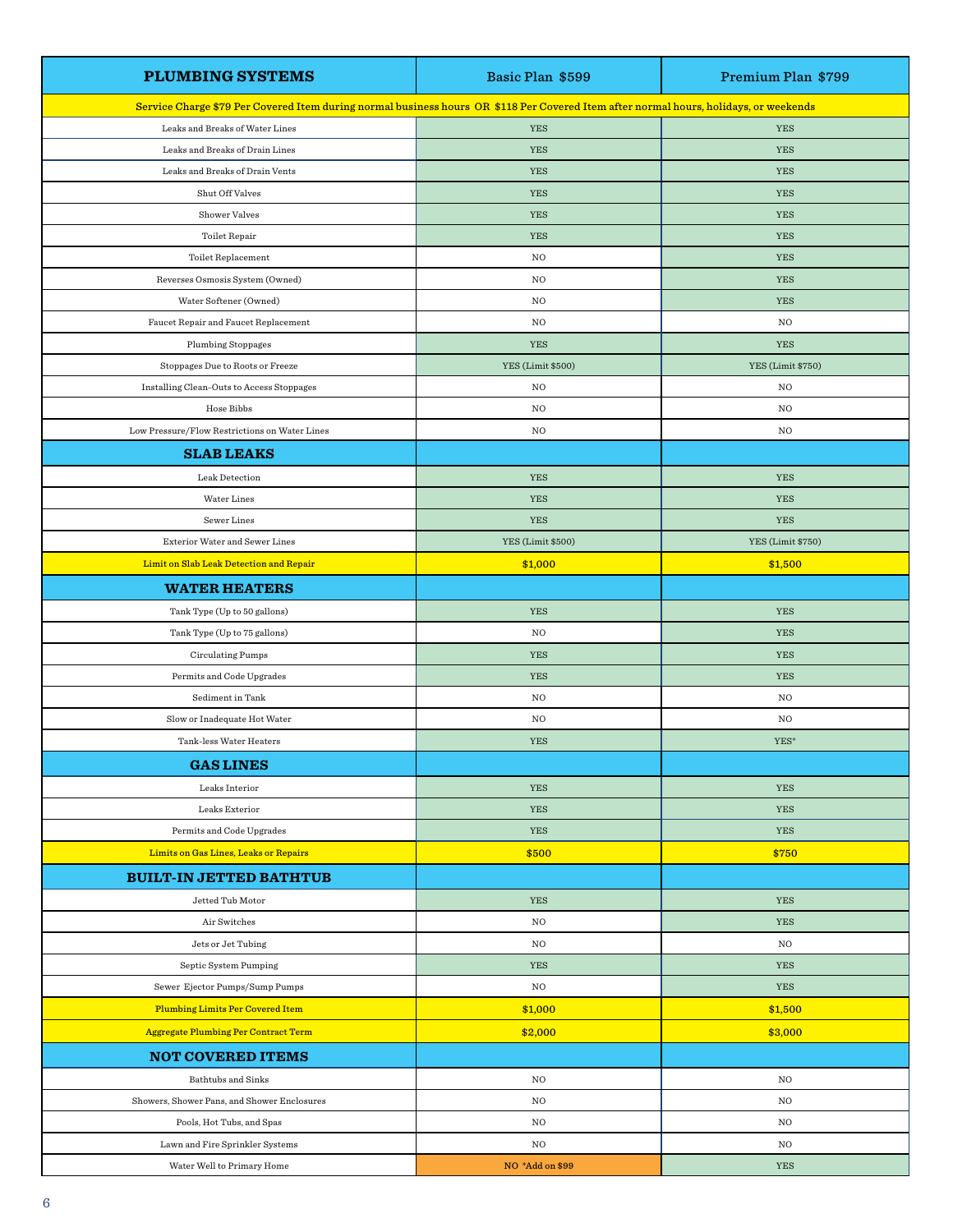# **Earl's Home Warranty Basic Plan** *Covered Systems and Appliances*

**NOTE:** The Basic Plan can be purchased for homes up to 3,000 sq ft, homes larger than 3,000 sq ft must purchase the Premium Plan. Any system, appliance, or item not specifically listed in the COVERED sections are NOT COVERED.

Appliances COVERED on the Basic Plan: Garbage disposal, range hood exhaust fan, cooktop, oven, range, built-in microwave, and built-in dishwasher. Earl's will pay up to \$1,000 on the Basic Plan for any required repair or replacement of a covered appliance item. Customer will be responsible for all charges over the limit for each covered item. Aggregate limit for appliances is \$2,000 per contract term on the Basic Plan. Add-on Appliance Coverages: Kitchen refrigerator including refrigerant \$99, clothes washer and dryer \$99, or combination kitchen refrigerator and clothes washer/ dryer combo \$149, 2nd refrigerator \$99, free-standing ice maker \$99, freezer \$99, garage refrigerator \$99. Payment fee is required for each add on appliance selected. Add-on appliances must be purchased at the time of warranty plan is purchased. Earl's will pay up \$1,000 on each additional covered item. Customer will be responsible for all charges over the limit for each covered item. Aggregate limit for appliance add-ons is \$2,000 per contract term on the Basic Plan.

Appliances & Items NOT COVERED on the Basic Plan: Refrigerators, clothes washer, and clothes dryer NOT COVERED unless add on is purchased. Non-kitchen refrigerators, ice-makers, and freezers unless purchased as an add-on, trash compactors, wet bar refrigerators, wine coolers, dehumidifiers, steam generators, damage to clothing, food spoilage, filters, removable components, insulation, shell and liner, cosmetic damage, damage cause by scale, rust, minerals, or other deposits, non-essential clocks & removable parts and shelves, meat probe, rotisseries, magnetic induction, soap or fabric dispensers, knobs and dials, racks, improper installations, improper repairs, lack of maintenance related repairs, repairs due to lightning strikes, power surges or power failures, any feature or function that does not affect the primary function of the appliance. *NOTE: Appliances and appliance items that are NOT listed are NOT COVERED.*

#### Electrical & Garage Door Opener COVERED on the Basic Plan:

Interior wiring, fuses, standard switches, outlets, cover plates, smoke detectors, attic fans, single blown circuit breakers, garage door switches, garage door sensors, garage door springs, garage door wiring, garage door receiver unit. Earl's will pay up to \$1,000 on the Basic Plan for any required repair or replacement of a covered electrical & garage door item. Customer will be responsible for all charges over limit for each covered item. Aggregate limit for Electrical & Garage door opener coverage is \$2,000 per contract term on the Basic Plan.

Electrical & Garage Door Systems and Items NOT COVERED on

the Basic Plan: Bathroom exhaust fans, main breaker panel, bathroom exhaust heaters, lighting fixtures, light bulbs, audio/video/computer wiring or network cabling, ceiling fans, and garage remote transmitters, exterior wiring, exterior lights, exterior fans, exterior lighting fixtures, exterior switches, exterior photo cells, service lines, electrical meters, lighting fixtures, damage from power failure, damage from power surge, circuit over-load, inadequate or improper size wiring or breakers, breaker boxes, garage door opener/ motor, garage door, garage door panels, garage door track assemblies. *NOTE: Electrical and garage door items that are not listed are NOT COVERED.*

Heating, AC, & Ductwork COVERED on the Basic Plan: Residential systems up to 5 tons, furnace, outdoor condenser, outdoor heat pump, indoor evaporative coil, indoor air handler, metering devices, thermostats, refrigerant lines, refrigerant (up to 4 pounds), wall evaporative coolers, wall heater, damaged or broken ductwork in attic only, balancing dampers. Indoor evaporative coils that are dirty and need to be cleaned for proper operation of the system will be charged a \$350 per unit per cleaning fee. Earl's will pay up to 4 pounds per occurrence for refrigerant on the Basic Plan. Customer is responsible for payment of any costs in excess of 4 pounds. Earl's will pay up to \$2,000 on the Basic Plan for any required repairs or replacements of a covered system or item. Customer will be responsible for all charges over limit for each covered item. Aggregate limit for HVAC System & Ductwork is \$4,000 per contract term on the Basic Plan. Heating, AC, & Ductwork NOT COVERED on the Basic Plan: Zone systems, condensate lines, condensate pumps, auxiliary drain pans, registers, grills, insulation around duct work, improper sized system, inadequate sized system, missing parts or components, mismatched system, Mini-Split system, VRF system, window units, floor furnaces, dehumidifier, humidifier, electronic air cleaner, underground duct work, inaccessible duct work, under house duct work, dirty duct work or vents, restricted duct work or vents, hot or cold spots in home, improper design on duct work or system install, inadequate duct work, solar systems, glycol systems, water source heat pumps or any components including water lines, portable and freestanding units, fireplaces, radiant floor heating and cooling, wood pellet heating systems, chimneys, propane systems, chillers, boilers, water towers, duct work where asbestos is present, damage caused by power surges or power failures, lightning damage, inaccessible systems or refrigerant lines. *NOTE: Heating, AC, and Ductwork systems and items that are NOT listed are NOT COVERED.*

Plumbing COVERED on the Basic Plan: Interior leaks and breaks in water lines, interior leaks and breaks in drain lines, interior leaks and breaks of drain vents, toilet repair, circulating pumps, interior plumbing stoppages including stoppages due to roots/ foreign objects/ or freeze, shut off valves, shower valves, tub diverter, basket strainers, p-trap, toilet tanks, toilet bowls, toilet internal parts, single water heater up to 50 gallons, permits, code upgrades, tankless water heater, accessible jetted tub motor, jetted tub air switches, and septic system pumping. Plumbing stoppages for roots, interior and exterior gas lines, exterior water lines, and exterior drain lines are covered up to \$500 on the Basic Plan. For all other plumbing repairs including tankless and tank type water heaters, interior slab leaks, and interior sewer line repairs Earl's will pay up to \$1,000 for any required repair or replacement of a covered plumbing system on the Basic Plan. Customer will be responsible for all charges over the limit for each covered item. Aggregate limit of plumbing coverage is \$2,000 per contract term on the Basic Plan.

Plumbing NOT COVERED on the Basic Plan: Reverse osmosis systems, water softener, toilet replacement, faucet repair, faucet replacement, water heater larger than 50 gallons, sewer ejector pumps, sediment in water heaters, noisy water lines or water heater, inadequate hot water, slow hot water, air lines, lawn sprinklers, fire sprinklers, low water pressure or restricted flow on water lines, hose bibs, installing cleanouts, toilet lids, toilet seats, caulking, grouting, pressure tanks, steam generators, sauna, spas, pools, pool equipment, holding tanks, fuel storage tanks, steam rooms, shower heads, fixtures, bathtubs, sinks, showers, shower enclosures, shower pans including tile showers, and shower doors, cosmetic features that do not affect primary function, jetted tubs parts and components with exception of items listed in Basic Plan covered section. Water and drain connections to faucets, bathtubs, sinks, and showers are covered, but no parts of the faucets, bathtubs, sinks, and showers are covered. All parts and components of septic systems including holding tank and leach lines are not covered. Well pumps and pressure tanks are not covered unless add-on well coverage is purchased. *NOTE: Plumbing items that are not listed under PLUMBING are NOT COVERED.*

Water Well COVERED Items with Well Add-on: Parts and components for main well to the primary residence with the exceptions listed below. Earl's will pay up to \$1,500 for any required repair or replacement of a covered well when the Well add-on is purchased. Any expenses over \$1,500 are the responsibility of the customer. Aggregate limit for Well coverage is \$3,000 per contract term. Water Well NOT COVERED: Well casing, re-drilling of well, lack of water, low water table or damage from low water table, storage or holding tanks, wiring to well, booster pumps, and geothermal components.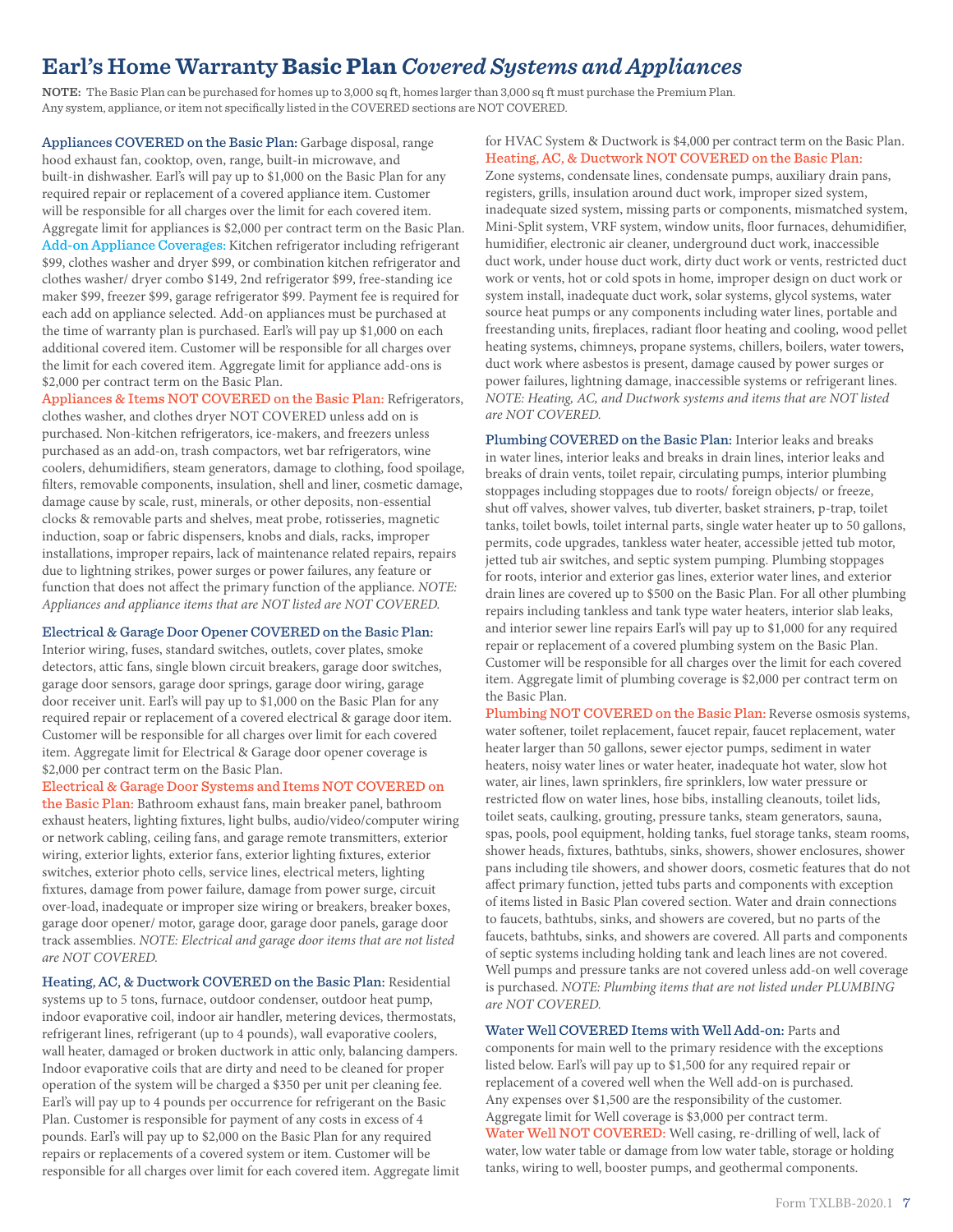# **Earl's Home Warranty Premium Plan** *Covered Systems and Appliances*

**NOTE:** The Premium plan can be purchased for any home (including homes under 3,000 sq ft) up to 6,000 sq ft. Premium Plan covers more systems, items, and appliances with higher limits of coverage. Any system, appliance, or item not specifically listed in the COVERED sections are NOT COVERED.

Appliances COVERED on the Premium Plan: Garbage disposal, range hood exhaust fan, cooktop, oven, range, built-in microwave, and builtin dishwasher. Earl's will pay up to \$1,500 on the Premium Plan for any required repair or replacement of a covered appliance item. Customer will be responsible for all charges over the limit for each covered item. Aggregate limit for appliances is \$3,000 per contract term on the Premium Plan. Add-on Appliance Coverages: Kitchen refrigerator including refrigerant \$99, clothes washer and dryer \$99, or combination kitchen refrigerator and clothes washer/ dryer combo \$149, 2nd refrigerator \$99, free-standing ice maker \$99, freezer \$99, garage refrigerator \$99. Payment fee is required for each add on appliance selected. Add-on appliances must be purchased at the time of warranty plan is purchased. Earl's will pay up \$1,000 on each additional covered item. Customer will be responsible for all charges over the limit for each covered item. Aggregate limit for appliance add-ons is \$2,000 per contract term on the Premium Plan.

#### Appliances & Items NOT COVERED on the Premium Plan:

Refrigerators, clothes washer, and clothes dryer NOT COVERED unless add on is purchased. Non-kitchen refrigerators, ice-makers, and freezers unless purchased as add-on, trash compactors, wet bar refrigerators, wine coolers, dehumidifiers, steam generators, damage to clothing, food spoilage, filters, removable components, insulation, shell and liner, cosmetic damage, damage cause by scale, rust, minerals, or other deposits, non-essential clocks & removable parts and shelves, meat probe, rotisseries, magnetic induction, soap or fabric dispensers, knobs and dials, racks, improper installations, improper repairs, lack of maintenance related repairs, repairs due to lightning strikes, power surges or power failures, any feature or function that does not affect the primary function of the appliance. *NOTE: Appliances and appliance items that are NOT listed are NOT COVERED.*

#### Electrical & Garage Door COVERED Items on the Premium Plan:

Interior wiring, fuses, standard switches, outlets, cover plates, smoke detectors, built-in ceiling & attic fans, single blown circuit breakers, garage door switches, garage door sensors, garage door springs, garage opener, garage door motor, garage door wiring, garage door receiver unit. PLUS, PREMIUM COVERAGE OF: Bathroom exhaust fans, bathroom exhaust heaters, ceiling fans, garage remote transmitters, and increased limits. Earl's will pay up to \$1,500 for any required repair or replacement of a covered electrical & garage door item on the Premium Plan. Customer will be responsible for all charges over each limit. Aggregate limit for Electrical & Garage door opener coverage is \$3,000 per contract term on the Premium Plan.

#### Electrical & Garage Door Systems & Items NOT COVERED on

the Premium Plan: Exterior wiring, main breaker panel, exterior lights, exterior switches, exterior photo cells, service lines, electrical meters, lighting fixtures, light bulbs, audio/video/computer wiring or network cabling, damage from power failure, damage from power surge, circuit over-load, inadequate or improper size wiring or breakers, breaker boxes, garage door, garage door panels, garage door track assemblies. *NOTE: Electrical and garage door items that are not listed are NOT COVERED.*

#### Heating, AC, & Ductwork COVERED on the Premium Plan:

Residential systems up to 5 tons, furnace, outdoor condenser, outdoor heat pump, indoor evaporative coil, indoor air handler, metering devices, thermostats, refrigerant lines, refrigerant (up to 7 pounds), wall evaporative coolers, wall heater, damaged or broken ductwork in attic only, balancing dampers. PLUS, PREMIUM COVERAGE OF: Zone systems, condensate lines, condensate pumps, auxiliary drain pans, registers, grills, and insulation around duct work. Indoor evaporative coils that are dirty and need to be cleaned for proper operation of the system will be charged a \$250 per unit per cleaning fee. Earl's will pay up to 7 pounds per occurrence for refrigerant on the Premium Plan. Customer is responsible for payment of any costs in excess of 7 pounds. Earl's will pay up to \$2,500 for any

required repair or replacement of a covered HVAC system and Ductwork. Customer will be responsible for all charges over each limit for each covered item. Aggregate limit of HVAC and Ductwork coverage is \$5,000 per contract term on the Premium Plan.

#### Heating, AC, & Ductwork NOT COVERED on the Premium Plan:

Improper sized system, inadequate sized system, missing parts or components, mismatched system, mini-split system, VRF system, window units, floor furnaces, dehumidifier, humidifier, electronic air cleaner, underground ductwork, inaccessible ductwork, under house duct work, dirty ductwork or vents, restricted ductwork or vents, hot or cold spots in home, improper design on ductwork or system install, inadequate ductwork, solar systems, glycol systems, water source heat pumps or any components including water lines, portable and freestanding units, fireplaces, radiant floor heating and cooling, wood pellet heating systems, chimneys, propane systems, chillers, boilers, water towers, ductwork where asbestos is present, damage caused by power surges or power failures, lightning damage, inaccessible systems or refrigerant lines. *NOTE: Heating, AC, and Ductwork systems and items that are NOT listed are NOT COVERED.*

Plumbing COVERED on the Premium Plan: Interior leaks and breaks in water lines, interior leaks and breaks in drain lines, interior leaks and breaks of drain vents, toilet repair, circulating pumps, interior plumbing stoppages including stoppages due to roots/ foreign objects/ or freeze, shut off valves, shower valves, tub diverter, basket strainers, p-trap, toilet tanks, toilet bowls, toilet internal parts, single water heater up to 75 gallons, tankless water heater, accessible jetted tub motor, jetted tub air switches, and septic system pumping. PLUS, PREMIUM COVERAGE OF: Reverse osmosis system (owned) does not included filters or membrane; water softener (owned), toilet replacement of like quality, water heater up to 75 gallons, permits, code upgrades, jetted tub air switches, and sewer ejector pumps plumbing stoppages for roots, interior and exterior gas lines, exterior water lines, and exterior drain lines are covered up to \$750 on the Premium Plan. For all other plumbing repairs including tankless and tank type water heaters, interior slab leaks, and interior sewer line repairs Earl's will pay up to \$1,500 for any required repair or replacement of a covered plumbing system on the Premium Plan. Customer will be responsible for all charges over the limit for each covered item. Aggregate limit of plumbing coverage is \$3,000 per contract term on the Premium Plan.

Plumbing NOT COVERED on the Premium Plan: Sediment in water heaters, noisy water lines, noisy water heater, inadequate hot water, slow hot water, air lines, lawn sprinklers, fire sprinklers, low water pressure or restricted flow on water lines, hose bibs, installing cleanouts, toilet lids, toilet seats, caulking, grouting, pressure tanks, steam generators, sauna, spas, pools, pool equipment, holding tanks, fuel storage tanks, steam rooms, shower heads, fixtures, bathtubs, sinks, showers, shower enclosures, shower pans including tile showers, and shower doors, cosmetic features that do not affect primary function, jetted tubs parts and components with exception of items listed in Premium Plan covered section. Water and drain connections to faucets, bathtubs, sinks, and showers are covered, but no parts of the faucets, bathtubs, sinks, and showers are covered. All parts and components of septic systems including holding tank and leach lines are not covered. *NOTE: Plumbing items that are not listed under PLUMBING are NOT COVERED.*

Water Well COVERED on the Premium Plan: Parts and components for main well to the primary residence with the exceptions listed below. Earl's will pay up to \$1,500 for any required repair or replacement of a covered well on the Premium Plan. Customer will be responsible for all charges over each limit for each covered item. Aggregate limit for Well coverage is \$3,000 per contract term on the Premium Plan. Water Well NOT COVERED: Well casing, re-drilling of well, lack of water, low water table or damage from low water table, storage or holding tanks, wiring to well, booster pumps, and geothermal components.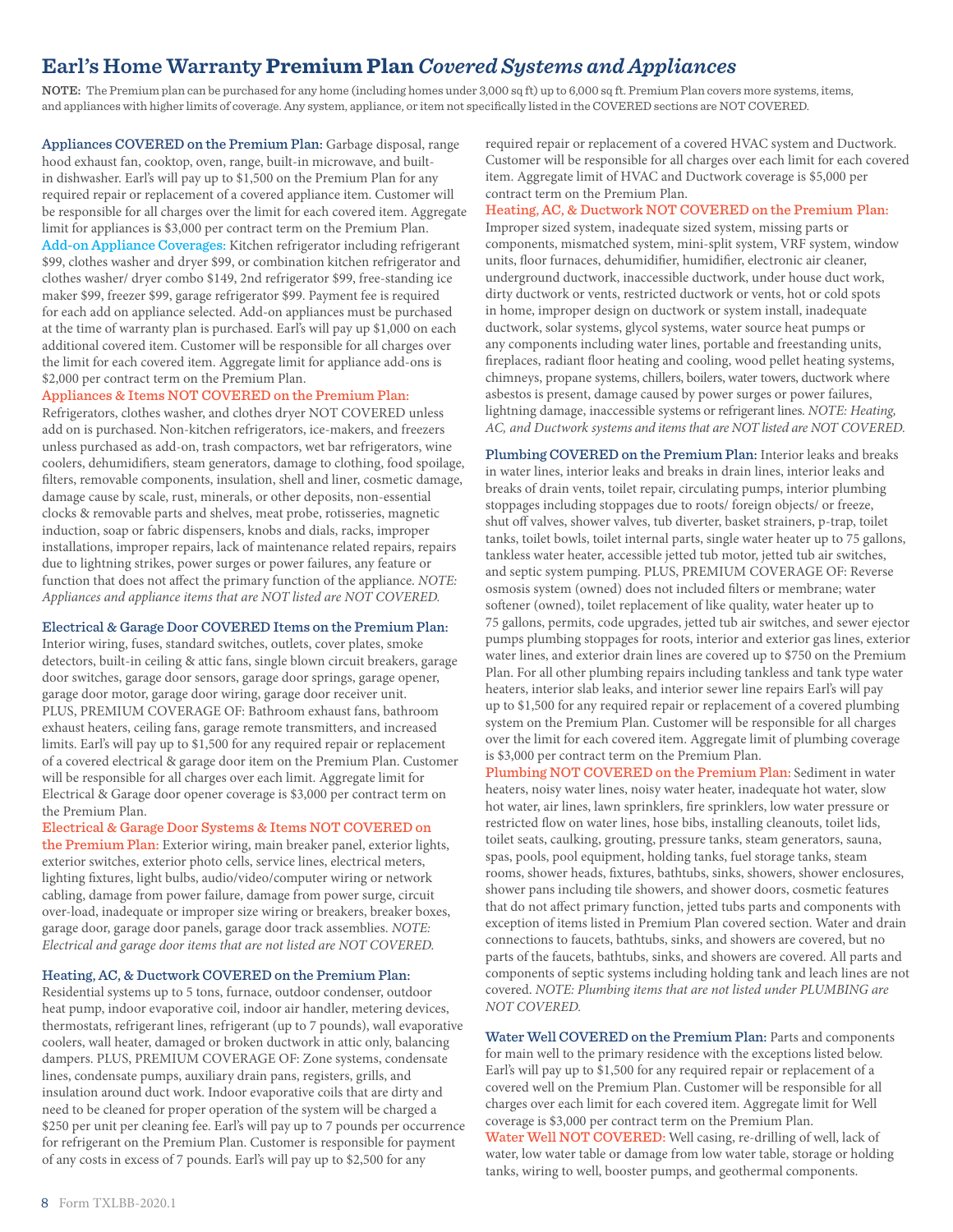## **Contract Terms and Conditions**

- A. **These plans have limits. Many repairs will cost more than these limits. These plans are designed to help cover the cost of unexpected home repairs on covered systems and appliances. These plans will NOT COVER all the costs of repairs on covered systems and appliances.**
- B. **These plans require all covered systems, appliances, and items to be in proper working order BEFORE coverage takes place.**
- C. **Prior to coverage taking place Earl's will perform a covered item home inspection, at no cost to you, to ensure all covered items are working properly. (Real Estate transactions will not require pre-inspection).**
- D. **Service Charge \$79 Per Covered Item during normal business hours OR \$118 Per Covered Item after normal hours, holidays, or weekends**
- E. **Systems, appliances, and items that have known or unknown malfunctions or deficiencies prior to this contract are not covered under any circumstances.**
- F. **Any home systems, appliances, or items not specifically listed in the covered sections are NOT COVERED under either the Basic or Premium Plan.**
- G. **All covered repairs from Earl's Home Warranty comes with a 90 day parts and labor warranty.**
- H. **This contract is for the primary residence only and does not include detached garages, buildings, shops, mother-in-law suites, pool houses, casitas, or any other locations on the property outside the main dwelling. For items and systems to be covered, items must be installed & located within the confines of the perimeter of the foundation of the primary living quarters.**

### **Limitations and Exclusions**

**This contract will not cover known and unknown pre-existing conditions which occurred prior to your contract period under any circumstances. Items not specifically listed in your plan contract are not covered.**

Unless otherwise stated in this contract, the following limitations and exclusions apply to your plan:

- 1) Systems and items found deficient on Home Inspections reports are not covered.
- 2) This contract does not cover routine maintenance and cleaning. You are solely responsible for providing maintenance and cleaning of items covered by this contract as recommended by the product's manufacturer.
- 3) Cosmetic defects that do not affect the function of covered items are not covered.
- 4) Sewer, water, or property damage from covered item failures.
- 5) Damage caused by people, pests, or pets is not covered.
- 6) Damage caused by missing components or the replacement of missing components is not covered.
- 7) Improper repair, improper installation or improper modification of the covered item is not covered.
- 8) Manufacturer recalls are not covered.
- 9) Repairs or replacements required as a result of fire, flood, smoke, lightning, freeze, earthquake, storms, theft, accidents, mud, war, riots, vandalism, improper installation, acts of God, damage from pests, lack of capacity, missing parts, or misuse are not covered.
- 10) Earl's will not cover costs to make corrections, repairs, replacements, upgrades, inspections, or other additional costs to comply with federal laws, state laws, local laws, utility regulations, zoning codes, home-owners associations, or building codes.
- 11) Earl's will not cover any costs relating to permits, code requirements, code upgrades, construction, carpentry, cosmetic issues or relocation of equipment.
- 12) Earl's will not cover the cost to gain, close, or alter access to any covered repair or replacement item. This includes concrete, tile, sheetrock, paint, cabinets, countertops, wall coverings, paneling, floor coverings, fixtures, tubs, showers, structures, sinks, and anything else that has to be altered to make a repair or replacement of a covered item.
- 13) Earl's will not cover the cost of any alterations or modifications made necessary by gaining access to existing equipment or installing different equipment.
- 14) Earl's will attempt to match dimensions, color (including stainless steel), or brand of replacement products, Earl's is not required to when such replacement is required.
- 15) Earl's will not cover or work on systems or items involving hazardous or toxic materials, including asbestos, pathogenic organisms, mold or other dangerous substances.
- 16) Earl's will not cover or work in any environment that is a safety issue.
- 17) Earl's only covers residential use properties.
- 18) Earl's will not repair any failures that do not contribute to the system or appliances primary functions.
- 19) Earl's will not be responsible for repairs for items covered under an existing manufacturer's, distributor's or in-home warranty.
- 20) Earl's reserves the right to repair systems and appliances with non-original manufacturer's parts, including rebuilt or refurbished parts.

### **Coverage Time Frame and Renewal**

- 1) Coverage begins after payment has been made, and the covered item inspection is complete. After both these requirements are met, the later becomes the Contract Effective Date, OR for Real Estate closing transactions the Contract Effective Date becomes the date of the closing date of the covered property. The contract term will then be in effect from the Contract Effective Date and will continue for the next 12 consecutive months.
- 2) You must report defects or malfunctions to Earl's **during the term** of this contract.
- 3) Covered items are only covered during the contract term.
- 4) Offer for future coverage is at Earl's sole discretion. You may be notified of rates and terms for continuation of coverage approximately 30 days prior to expiration of your coverage. To ensure there is no lapse of coverage, payment must be received by Earl's prior to the expiration of your plan. Plan fees may increase upon renewal.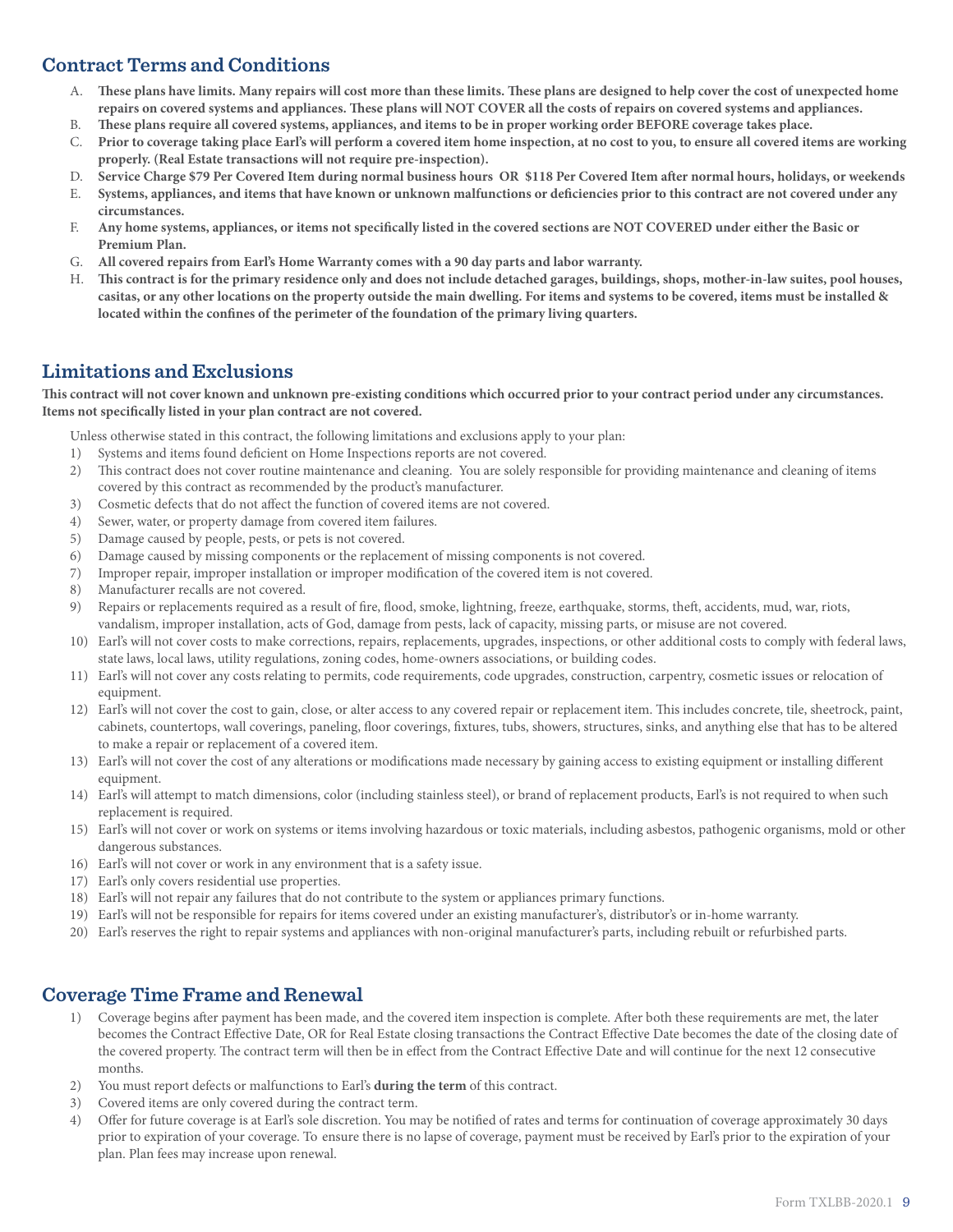### **When you have a covered system failure**

- 1) As soon as the problem is discovered, verify the problem is covered under your plan and **call Earl's at (806) 795-3275.**
- 2) Earl's will take your information & schedule a time for a technician to come to your house.
- 3) **Only Earl's approved service providers are authorized to make covered repairs. Any repairs made by non-authorized providers will not be covered or paid for by Earl's.**
- 4) Earl's technician will verify whether the system/appliance problem is covered under your plan. If the problem is covered, the technician will repair or replace the system/appliance, and you will pay the technician the service fee upon completion. If your problem is not covered, Earl's technician will let you know. Earl's technicians will always give you an estimate of what you will owe before beginning service, whether covered or not covered.
- 5) Homeowner is responsible for a \$79 fee per covered item during normal business hours or \$118 fee per covered item after normal business hours, holidays, or weekends.
- 6) Repairs made by Earl's come with a 90 day parts and labor warranty. Customers will not have an additional service fee if on the return visit the same part has failed. *NOTE: Many systems and appliances have dozens of parts that can fail. In order to avoid paying a repeat service fee, the failure must be the exact failed part and/or repeated repair. Earl's technician will inform you of your service fee responsibility after diagnosing the needed repair.*

### **Contract Terms**

Unless otherwise more narrowly limited, and not withstanding any other provision in your contract, Earl's total liability, including its affiliates, and their stockholders, directors, officers, employees, members, insurers, subcontractors, vendors and agents (collectively referred to in this section as "Earl's") to You, Your affiliates, insurers, and any third parties referred to below (collectively referred to in this section as "Owner") shall be limited to actual damages not to exceed the contract paid price for the insurance premium and other fees paid by Owner to Earl's. This limitation of liability applies to all liability arising from Earl's activities and obligations related to the contract, and any separate agreement with a third party to perform services for Owner's benefit at the site of the work hereunder, including but not limited to duty arising in contract, warranty, statute and tort (WHETHER SUCH OCCURRENCE ARISES OUT OF EARL'S SOLE OR CONCURRENT NEGLIGENCE OR BREACH OF ANY STANDARD OF STRICT LIABILITY). This limitation will survive the contract. Owner represents that it is *(i) the sole owner of the work, the land constituting the site of the Owner's home where Earl's work will be performed, and any property stored thereon (collectively "Property"),* or *(ii) authorized to bind and does bind (or will bind prior to the occurrence of any loss or damage thereto) all persons or entities currently having, or acquiring in the future any legal or equitable interest in the Property, to the indemnities, releases and limitations of liability set forth in the contract*. If Owner fails to bind to this limitation any third party having, or hereafter acquiring, any interest in Owner's property, Owner agrees to indemnify, defend and hold Earl's harmless from and against such liability to the extent that it would cause Earl's total liability to exceed the limit of liability stated above. Earl's shall have no liability to Owner for any loss, cost or expense resulting from loss of or damage to property, or any secondary or consequential loss or damage, or personal damages or bodily injury of any kind. Owner waives all rights of recovery that it may have now or in the future and shall likewise require each insurer of Owner's property to waive all subrogation rights against Earl's for any such loss, cost or expense.

- A. **Earl's Home Warranty Plans will only be available in the state of Texas.**
- B. **Transfer of Contract**

 This plan is transferable to a new owner of the covered properly. In the event you sell your covered property during the term of your contract, please notify Earl's of the change in ownership.

- C. **Cancellation**
- 1) Your contract may be canceled by Earl's for the following reasons:
	- *a. Nonpayment of Contract Fees; if payment is not made within 14 days of the closing date coverage will be terminated*
	- *b. Fraud or misrepresentation of facts material to the Contract*
- 2) **You may cancel your Contract within 7 days of the Contract Effective Date and receive a full refund. After 7 days, this Contract is non cancelable by you unless by mutual agreement between you and Earl's.**
- 3) **Any violation of the cancellation policies set forth in this contract can & will result in additional fees, not to exceed the value of the Contract.**
- D. **Dispute Resolution**

 You agree that the Contract is governed by and shall be construed in accordance with the laws of the State of Texas. The parties shall submit all disputes arising under the Contract to the exclusive jurisdiction of federal or state courts in Lubbock County, Texas.

E. **Agreement**

 This Contract contains the agreement between you and Earl's. All prior agreements are canceled as of the Effective Date of this Contract. No changes to this Contract are effective unless they are in writing and signed by both you and Earl's.

**THIS COMPANY PAYS PERSONS NOT EMPLOYED BY THE COMPANY FOR THE SALE, ADVERTISING, INSPECTION, OR PROCESSING OF A RESIDENTIAL SERVICE CONTRACT UNDER TEXAS OCCUPATIONS CODE 1303.304.**

#### **THIS CONTRACT IS ISSUED PURSUANT TO A LICENSE GRANTED BY THE TEXAS REAL ESTATE COMMISSION, AND COMPLAINTS IN CONNECTION WITH THIS CONTRACT MAY BE DIRECTED TO THE COMMISSION AT P.O. BOX 12188, AUSTIN, TEXAS 78711-2188, (512) 936-3049.**

**NOTICE: YOU, THE BUYER, HAVE OTHER RIGHTS AND REMEDIES UNDER THE TEXAS DECEPTIVE TRADE PRACTICES-CONSUMER PROTECTION ACT WHICH ARE IN ADDITION TO ANY REMEDY WHICH MAY BE AVAILABLE UNDER THIS CONTRACT.**

**FOR MORE INFORMATION CONCERNING YOUR RIGHTS, CONTACT THE CONSUMER PROTECTION DIVISION OF THE ATTORNEY GENERAL'S OFFICE, YOUR LOCAL DISTRICT OR COUNTY ATTORNEY, OR THE ATTORNEY OF YOUR CHOICE.**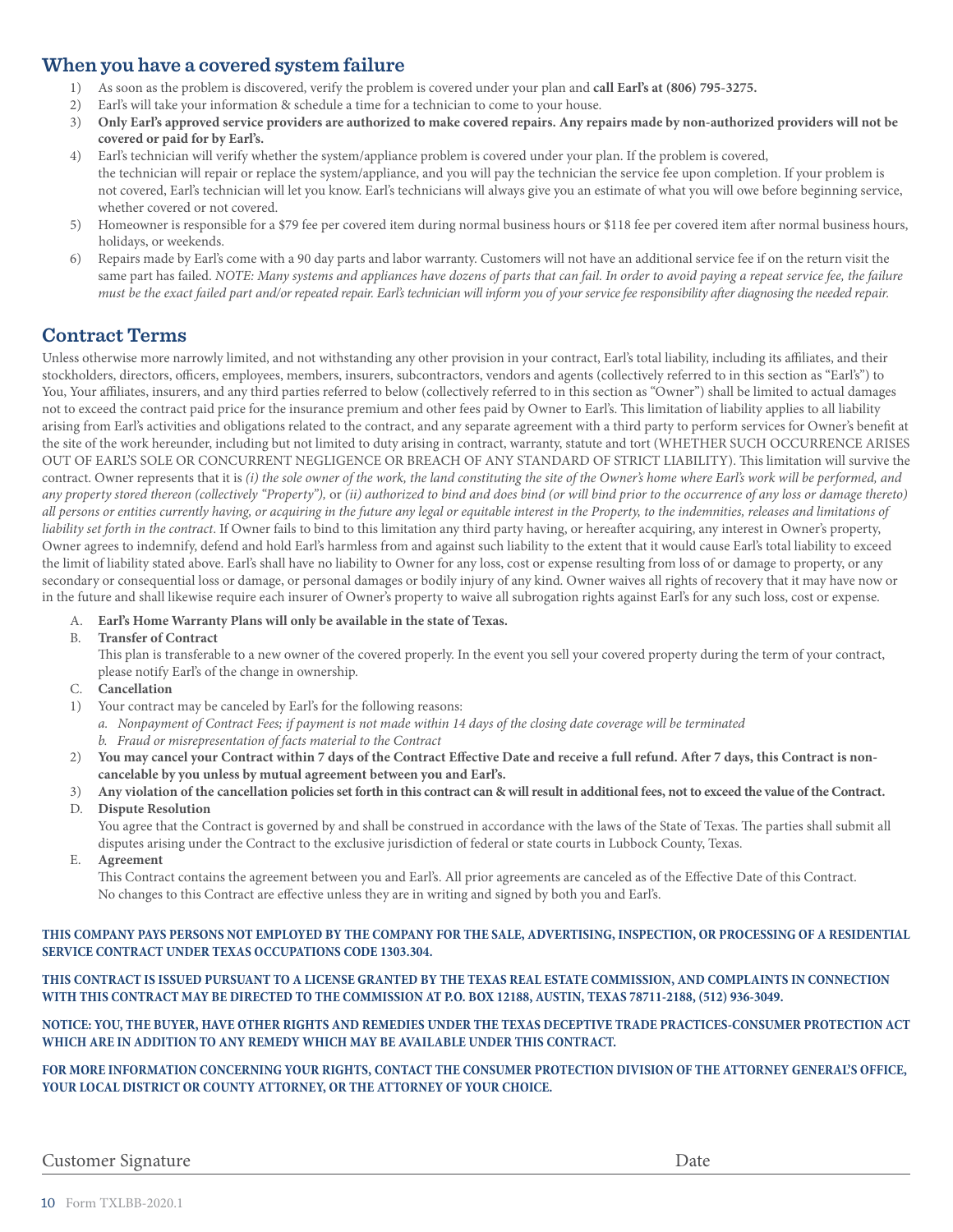# **Home Owners Application for Coverage**

| Name                                                                                                                                                                                                                           |  |
|--------------------------------------------------------------------------------------------------------------------------------------------------------------------------------------------------------------------------------|--|
| Property to be covered                                                                                                                                                                                                         |  |
| Address and the contract of the contract of the contract of the contract of the contract of the contract of the contract of the contract of the contract of the contract of the contract of the contract of the contract of th |  |
|                                                                                                                                                                                                                                |  |
|                                                                                                                                                                                                                                |  |
|                                                                                                                                                                                                                                |  |

### **PURCHASE OPTIONS**

| Basic Plan                                                           | \$599 |
|----------------------------------------------------------------------|-------|
|                                                                      |       |
| $Triplex$ $$1,697$                                                   |       |
|                                                                      |       |
| $Add$ -ons                                                           |       |
|                                                                      |       |
|                                                                      |       |
| Combo Kitchen Refrigerator & Clothes Washer/Dryer___________ \$149   |       |
| 2nd Refrigerator/Freezer/Free-standing Ice Maker_______________ \$99 |       |
|                                                                      |       |
|                                                                      |       |
|                                                                      |       |
|                                                                      |       |
|                                                                      |       |
|                                                                      |       |
| Add-ons                                                              |       |
|                                                                      |       |
|                                                                      |       |
| Combo Kitchen Refrigerator & Clothes Washer/Dryer___________ \$149   |       |
| 2nd Refrigerator/Freezer/Free-standing Ice Maker_______________ \$99 |       |
|                                                                      |       |
|                                                                      | \$    |

To purchase, call (806) 795-3275, or visit www.7975earl.com/warranty-registration. Mail: 4720 Highway 84, Lubbock, TX 79415